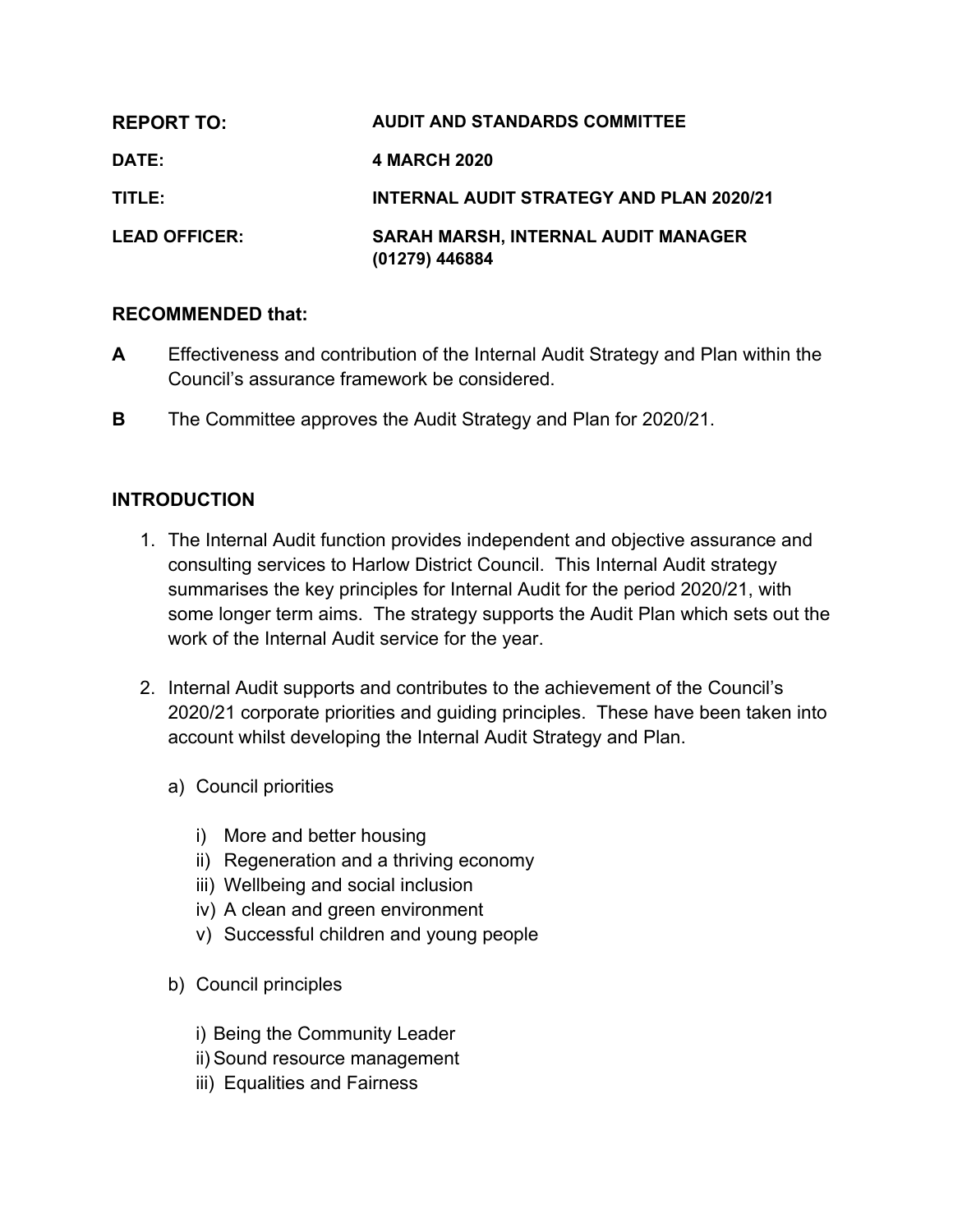### **PURPOSE**

- 3. The purpose of the Internal Audit Strategy and Plan is to document the Internal Audit team's approach to:
	- a) Provide independent and objective assurance to Councillors and senior management on the effectiveness of the Council's internal control framework
	- b) Ensure the recognition of the key risks the Council faces in meeting its objectives when determining and allocating the use of Internal Audit resources
	- c) Add value and support to senior management in providing effective control, whilst identifying opportunities for improving value for money
	- d) Deliver an Internal Audit Service that is compliant with the requirements of the Public Sector Internal Audit Standards.

### **Internal Audit Mission and Core Principles**

- 4. The Global Institute of Internal Auditors has developed an International Professional Practices Framework (IPPF) for auditors. The IPPF includes a mission statement and ten core principles which continue to be adopted by the Shared Internal Audit Service, and are listed below:
- a) Mission: To enhance and protect organisational value by providing risk-based and objective assurance, advice, and insight.
- b) Core principles:
	- i) Demonstrates integrity
	- ii) Demonstrates competence and due professional care
	- iii) Is objective and free from undue influence (independent)
	- iv) Aligns with the strategies, objectives, and risks of the organisation
	- v) Is appropriately positioned and adequately resourced
	- vi) Demonstrates quality and continuous improvement
	- vii) Communicates effectively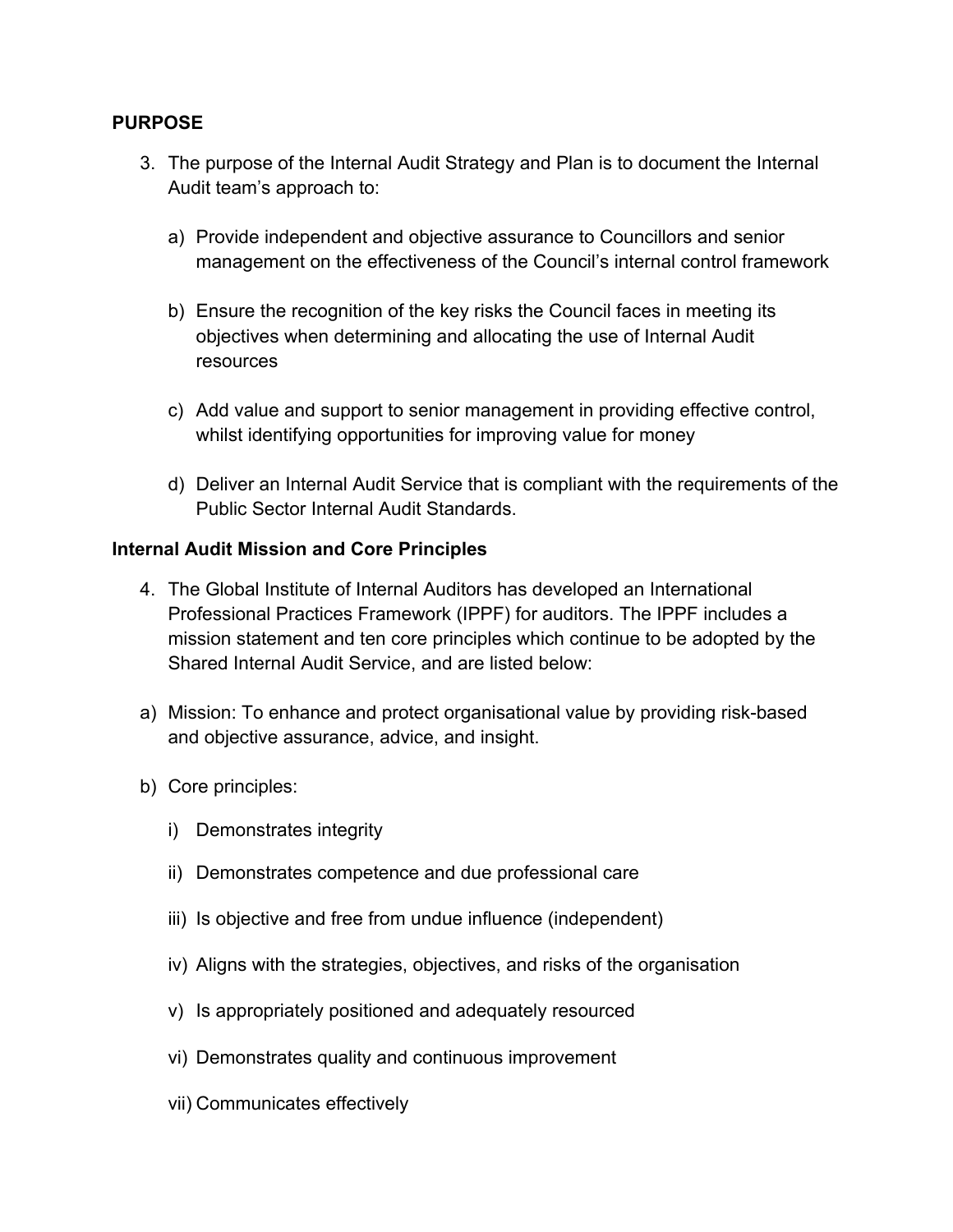viii)Provides risk-based assurance

- ix) Is insightful, proactive, and future-focused
- x) Promotes organisational improvement

### **The Internal Audit Approach**

- 5. While Internal Audit provides assurance through completing a programme of planned work the service is also flexible and responsive to changing and emerging issues. Some audit work is delivered on a consultancy basis, contributing advice on risk and controls, for example ex-officio attendance at project meetings or undertaking a specific investigation of a newly identified issue.
- 6. The purpose, authority and responsibility of Internal Audit are formally defined in the Internal Audit Charter, which was approved at the November 2019 Audit and Standards Committee.

### **Key Deliverables**

- 7. The key deliverables for the Internal Audit service during 2020/21 are:
	- a) Delivery of the Audit Plan the Internal Audit Manager will ensure there is sufficient audit coverage in order to provide an annual Internal Audit opinion and report, which feeds into the Council's Annual Governance Statement.
	- b) Integrated approach to assurance Providing ongoing assurance to management on the integrity, effectiveness and operation of the Council's internal control, governance and risk management processes. Working with other assurance providers including External Audit to prevent duplication of work.
	- c) Management commitment Ensure agreed management responses to audit recommendations made are implemented thereby improving the overall control framework.
	- d) Continually develop our approach To develop, improve and deliver a quality assurance and improvement programme for the service, including working closely with the Audit and Standards Committee and senior management.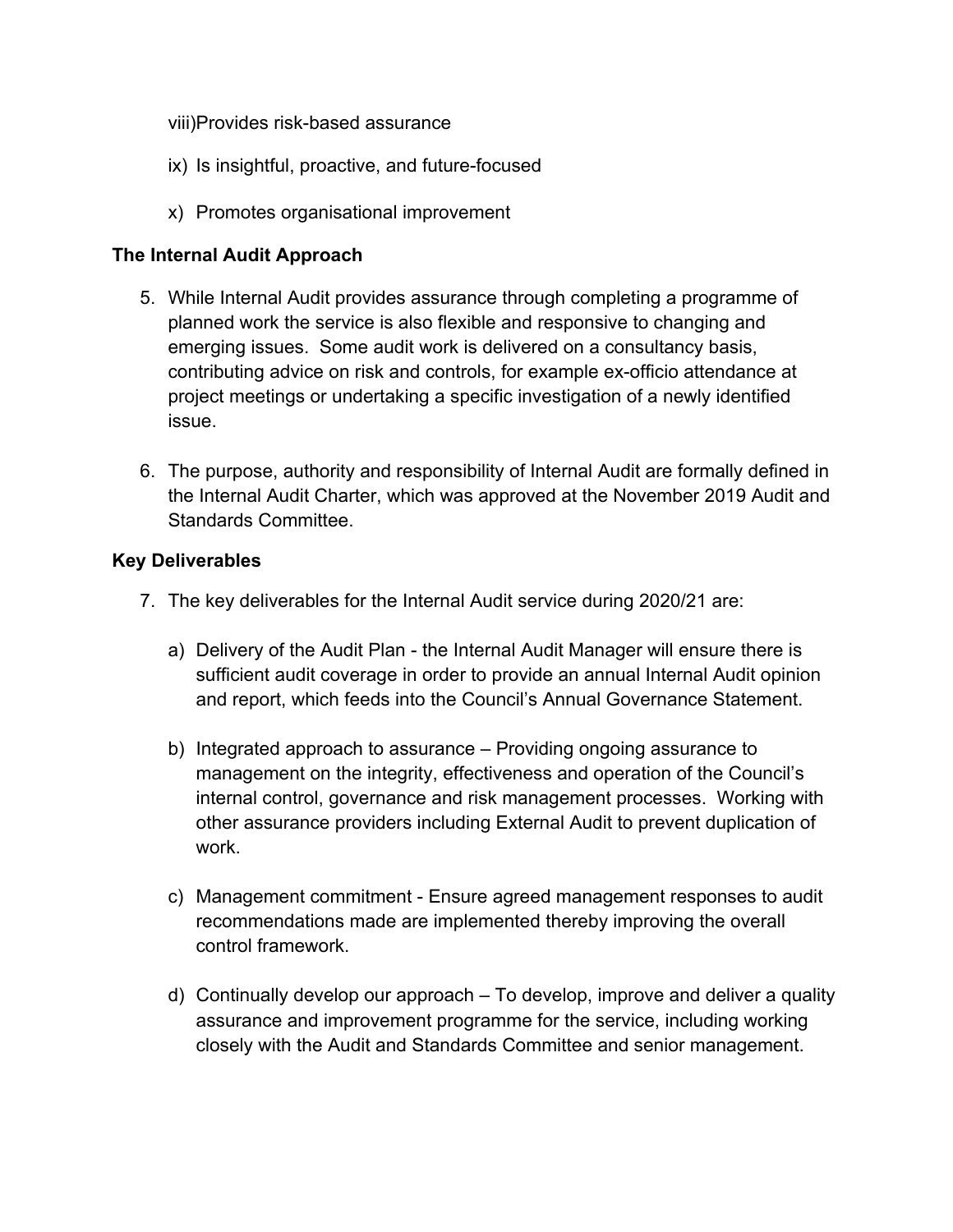e) Business insight - working closely with Officers, Members and services to establish greater relevance to what matter most to the Council by contemplating current and future key risks and challenges.

## **Protocol for Audit Reviews**

- 8. We will conduct each review in line with our standard audit methodology which is aligned to the Public Sector Internal Audit Standards.
- 9. For each audit a Lead Auditee will be identified who will be involved in scoping to ensure the audit is appropriately focused on key risks areas, providing assurance and maximising added value. Terms of reference will be produced for each audit to ensure the scope, objectives and approach are agreed with the appropriate Head of Service.
- 10.Following fieldwork a draft Internal Audit report will be issued for discussion with the appropriate levels of management which is normally set out in the terms of reference.
- 11.Final reports will be issued after the agreement of draft reports and will contain completed management actions plans identifying those responsible for their implementation and appropriate timescales.
- 12.Agreed actions or recommendations will be followed up through the Internal Audit tracker process. All high priority recommendations and any passing their original implementation date are reported to the Audit and Standards Committee.

## **Quality Assurance and Performance Management**

- 13.The Internal Audit Quality Assurance and Improvement Programme ensures the work of the Internal Audit function conforms with the Public Sector Internal Audit Standards (PSIAS), operates in an efficient and effective manner and is adding value and continually improving Internal Audit activity. This is achieved through internal and external assessment, monitoring, and reporting on performance.
- 14.In November 2016 the Internal Audit function underwent an External Quality Assessment (EQA), which, in line with the PSIAS, must be conducted every five years by a qualified, independent assessor from outside the Council. The EQA, which covered all three Councils in the shared service, confirmed the Internal Audit service complied with the Public Sector Internal Audit Standards. Annual internal review confirms this compliance still holds true.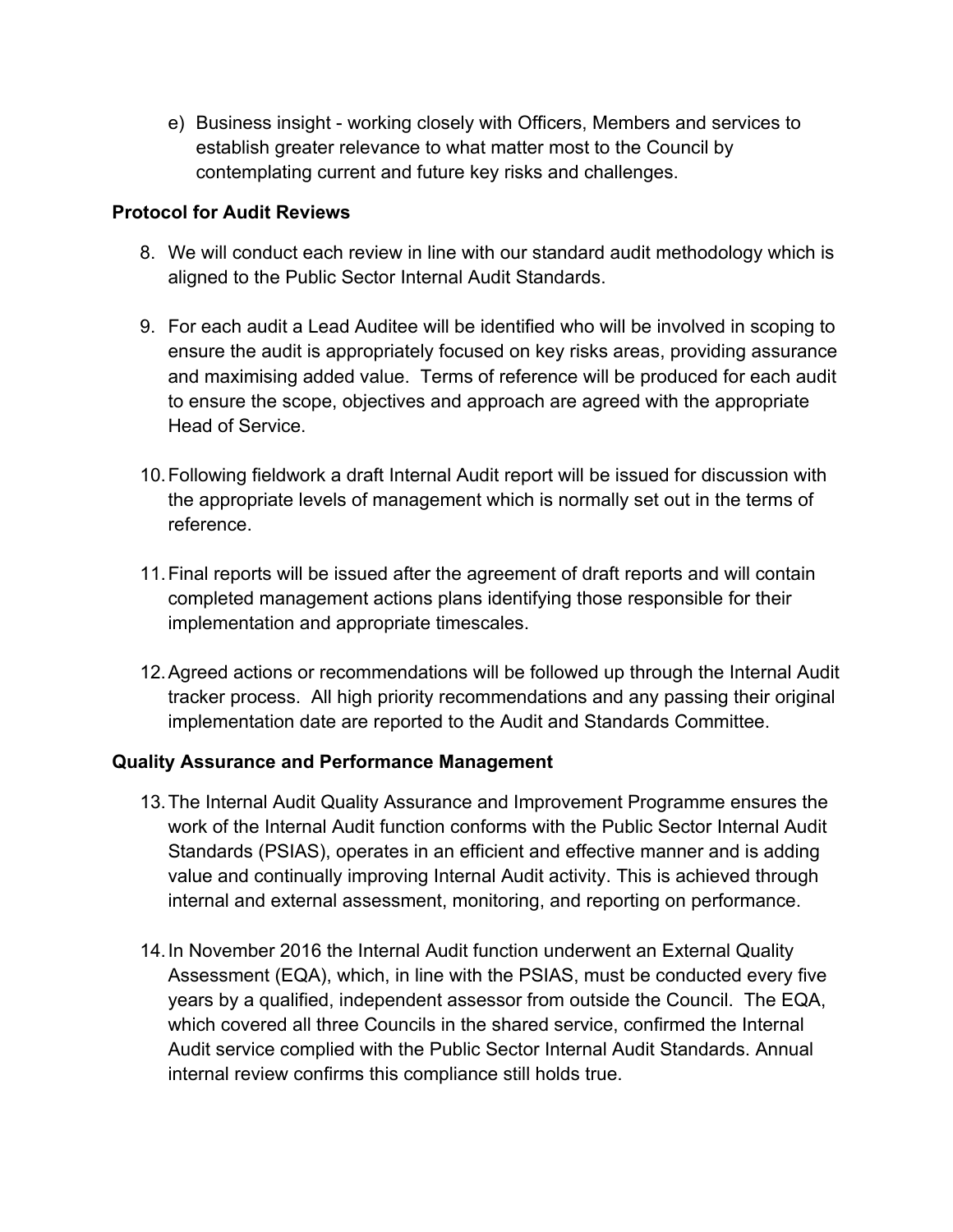- 15.To achieve planned coverage, deliver a high standard of customer care and demonstrate effectiveness of the service, performance targets have been established based on best professional practice.
- 16.The following service performance targets will be reported on in 2020/21:

| <b>Aspect of Service</b>                        | Performance Indicator                                                                                                                    | Target                                                                                                               |
|-------------------------------------------------|------------------------------------------------------------------------------------------------------------------------------------------|----------------------------------------------------------------------------------------------------------------------|
| <b>Audit Plan</b>                               | • Achievement of the annual<br><b>Plan</b>                                                                                               | • Sufficient Internal Audit<br>work in order that the<br>Internal Audit Manager<br>can give their annual<br>opinion. |
| <b>Internal Audit</b><br>processes              | Issue of draft report after<br>closing meeting                                                                                           | • 10 working days                                                                                                    |
|                                                 | • Issue of final report after draft<br>report is agreed                                                                                  | $\bullet$ 5 working days                                                                                             |
| Effective management<br>engagement              | Management responses within<br>10 working days of draft report                                                                           | • 10 working days                                                                                                    |
|                                                 | • Implementation of agreed audit<br>recommendations                                                                                      | • Within agreed timescales                                                                                           |
| Continuous<br>Professional<br>Development (CPD) | • Auditors maintain and improve<br>their knowledge, skills and<br>other competencies through<br>directed and self directed<br>activities | • 40 hours of CPD activity<br>per auditor                                                                            |

**Table 1 – Service Performance Targets 2020/21**

## **Developing the Internal Audit Plan**

- 17.The methodology for developing the Internal Audit Plan is focused on the quantification of the risks associated with the Council's objectives in consultation with key Officers. This process also takes into account:
- a) Knowledge and experience accumulated in Internal Audit, including the results of previous audits
- b) A review of audit themes against the Corporate Risk Register and Council priorities
- c) The work of other assurance providers both internally and externally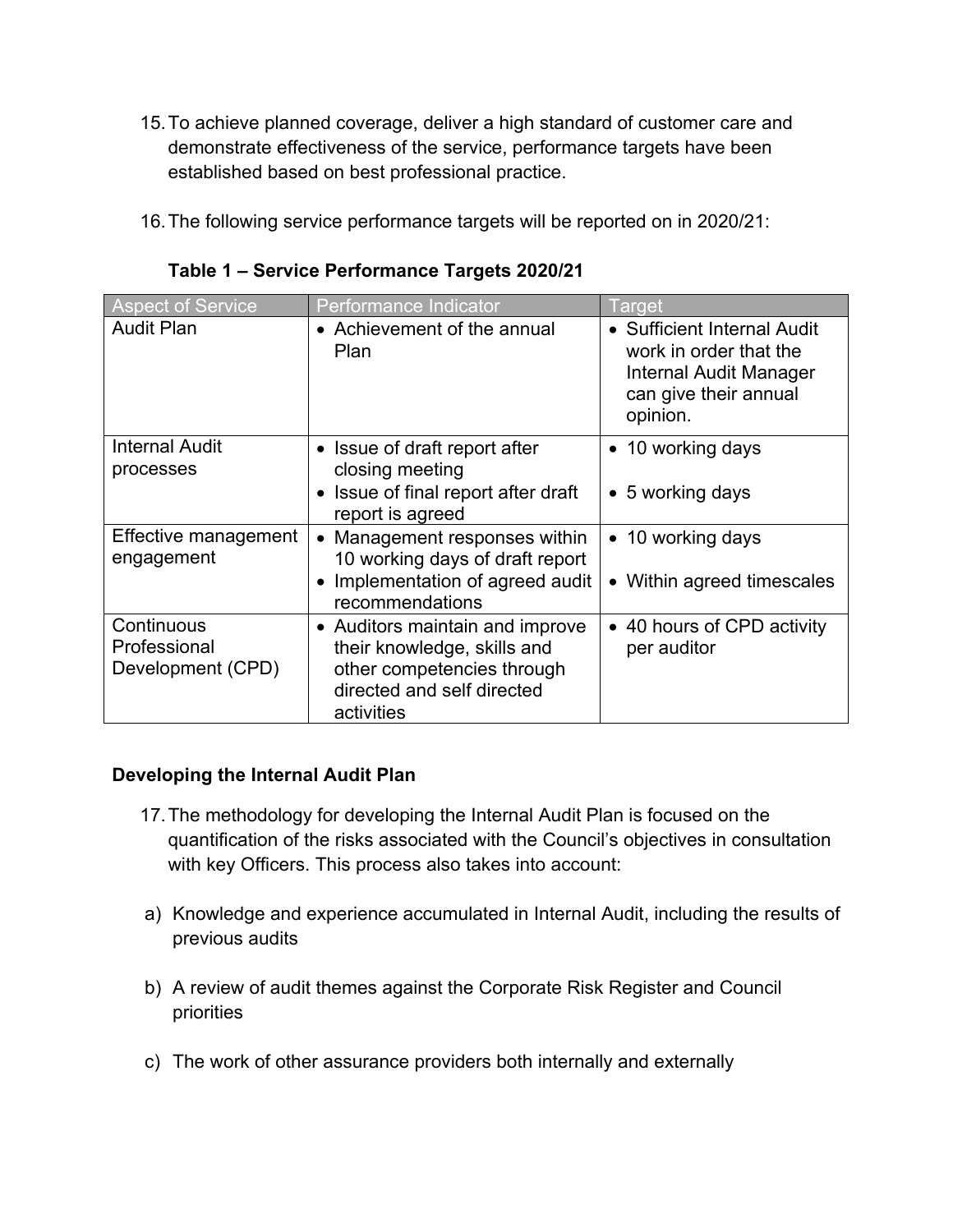- d) The external environment including economic climate, Brexit implications, government initiatives such as welfare reform and changes in funding
- e) Harmonisation of themes with Borough of Broxbourne Council and Epping Forest District Council to enable benchmarking and sharing of good practice.
- 18.It is imperative there is good alignment between the Internal Audit Plan and the risks facing each Council. Through this, Internal Audit's work will help inform each Council's risk management framework, enabling greater recognition of key mitigating controls and other sources of assurances available. Where possible the risks identified in the Audit Plan, as set out in Appendix A to the report, have been taken directly from the Council's Risk Register.
- 19.In addition, an assurance map, as set out in Appendix B to the report, has been produced that provides a structured way to identify the main sources and types of risk assurances in the Council. This demonstrates sufficient Internal Audit work has either been undertaken or has been planned for the Council's key risks.
- 20.The Internal Audit Plan is indicative and changes may need to be made as the risk profile and priorities of the Council change. This will be achieved by ongoing review and amendment in consultation with relevant officers and any significant changes brought to the Audit and Standards Committee for approval.
- 21.It is important for Internal Audit to plan ahead and allocate resources over the medium term but still maintain a flexibility of approach. This is achieved by documenting known risks over a three year period so that the three year plan includes an indication of proposed audit work for years two and three, based on current known risks if circumstances remain unchanged. However, as new risks emerge audit resources over the medium term will be focused accordingly.
- 22.The sections of the Internal Audit Plan include:
- a) Corporate Framework key risk areas including those defined in the Council's strategic risk register
- b) Strategic themes including cross cutting issues some of which will be incorporated within operational audits or will be undertaken through consultative work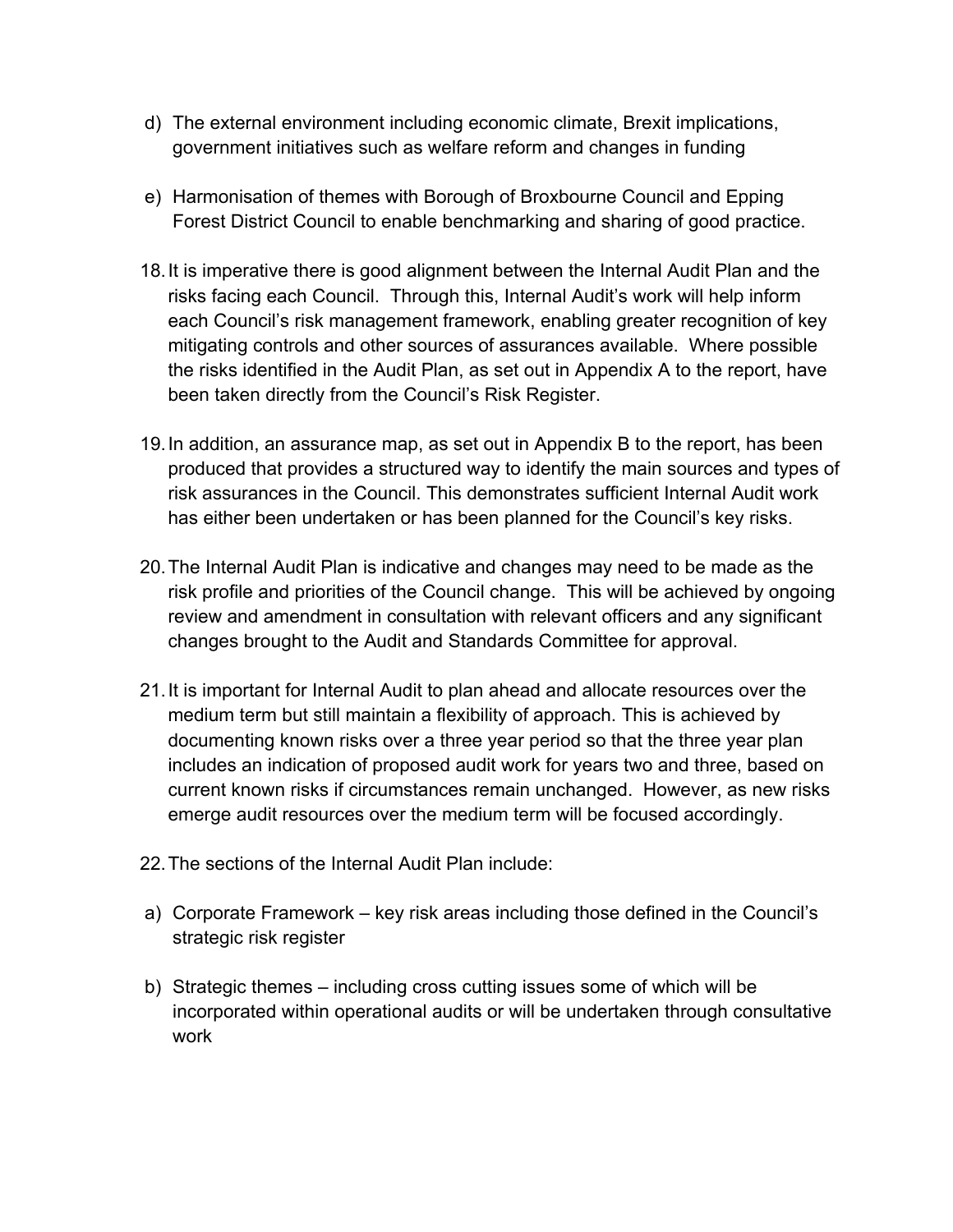**c)** Service areas – operational audits determined on a risk assessment and/or business priorities

# **Priority Areas for 2020/21**

- 23.Having regard for the current risk profile of the Council the following have been identified as priority areas for Internal Audit work for 2020/21. These may not be audits in themselves, but cross cutting themes that will be fundamental to the scope of Internal Audit work undertaken:
- a) Risk Management Internal Audit has a key role in promoting effective risk management and through its work continues to assist the Head of Finance in ensuring a robust risk management framework across the Council. The focus this year is assisting in strengthening the Council's approach to service/business planning and risk management
- b) Information Governance and Management Internal Audit continues to work with the Council's Data Protection Officer, helping to ensure and maintain compliance across the Council
- c) Fraud Internal Audit continues to support the Council's anti-fraud and corruption policy and is pivotal in ensuring a joined up approach the Council
- d) Value for Money (VfM) A focus on VfM is reflected in Internal Audit's work mainly as a cross cutting theme within operational audits, benchmarking where appropriate with Epping Forest and Broxbourne. Audits will consider how the Council makes the best use of resources and assets, the balance of cost and performance and meeting the needs of our residents; and providing challenge on whether services could be provided in a different way
- e) Audit Planning, Strategy and Audit and Standards Committee Support Internal Audit continue to work with the Audit and Standards Committee in developing its role in relation to best practice and to contribute to effective corporate governance of the Council.
- 24.At the operational level the key priorities of Internal Audit work in 2020/21 include:
	- a) Harlow Trading Services (HTS) Internal Audit continues to actively seek assurances on the adequacy of internal control, governance and the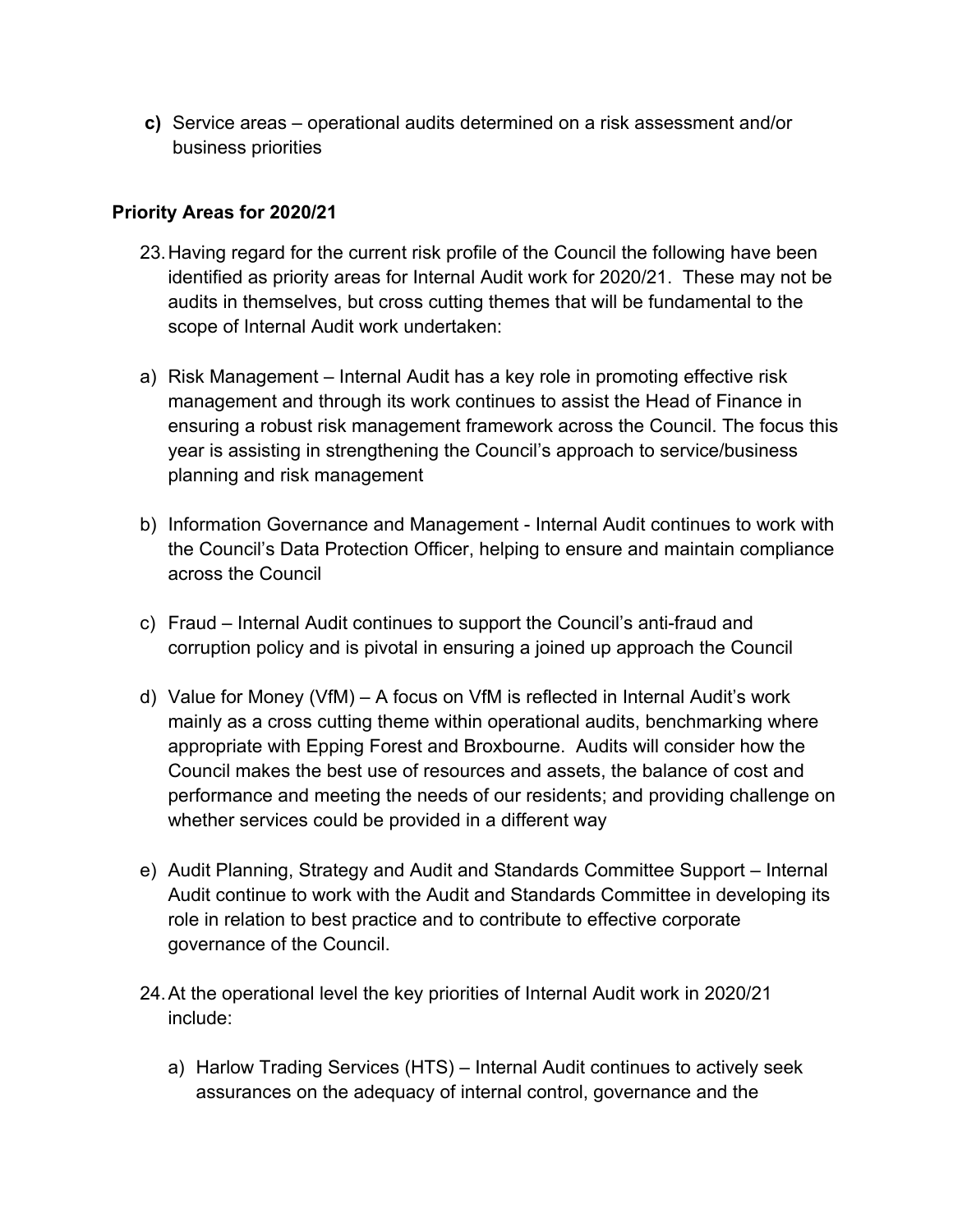management of risks regarding HTS from the Council's perspective. Individual audits will take into the account the outcomes from the HTS Best Value Review

- b) Key Financial Systems the effectiveness of controls and management of risks with the core financial systems and processes remains a part of Internal Audit work. Audits have been scheduled on a cyclical basis so not all key financial systems will be undertaken each year
- c) New HR system Internal Audit will provide advice as the new HR system is implemented and then after undertake audits on specific aspects to ensure no erosion of controls and the system (and associated processes) is working as intended.

### **Resources**

- 25.2019/20 has been the third year of the formal shared service between Harlow, Epping Forest and Broxbourne Councils, with Broxbourne being the host authority and employer of the shared Internal Audit staff. A Shared Services Board meets regularly to oversee the implementation and delivery of the Internal Audit function, monitor common issues or themes arising from audits, assess quality and performance and consider major changes to the service. The Board comprises of key Officers from Broxbourne, Harlow and Epping Forest as well as the Internal Audit Manager.
- 26.The Internal Audit function consists of the Internal Audit Manager (1.0 f.t.e), three Senior Auditors (2.8 f.t.e) and three Auditors (each1.0 f.t.e). One of the Auditor posts is being covered by an apprentice with a view to take them on permanently subject to performance. This was the same route taken by one of the other Auditors, who was made permanent in September 2019. In addition, the service has a call off contract with an external provider of Internal Audit to undertake more specialist audits when required.

## **Audit Plan**

27.The Audit Plan, as set out in Appendix A to the report, requires 342 days (the same as last year) as summarised in the table below: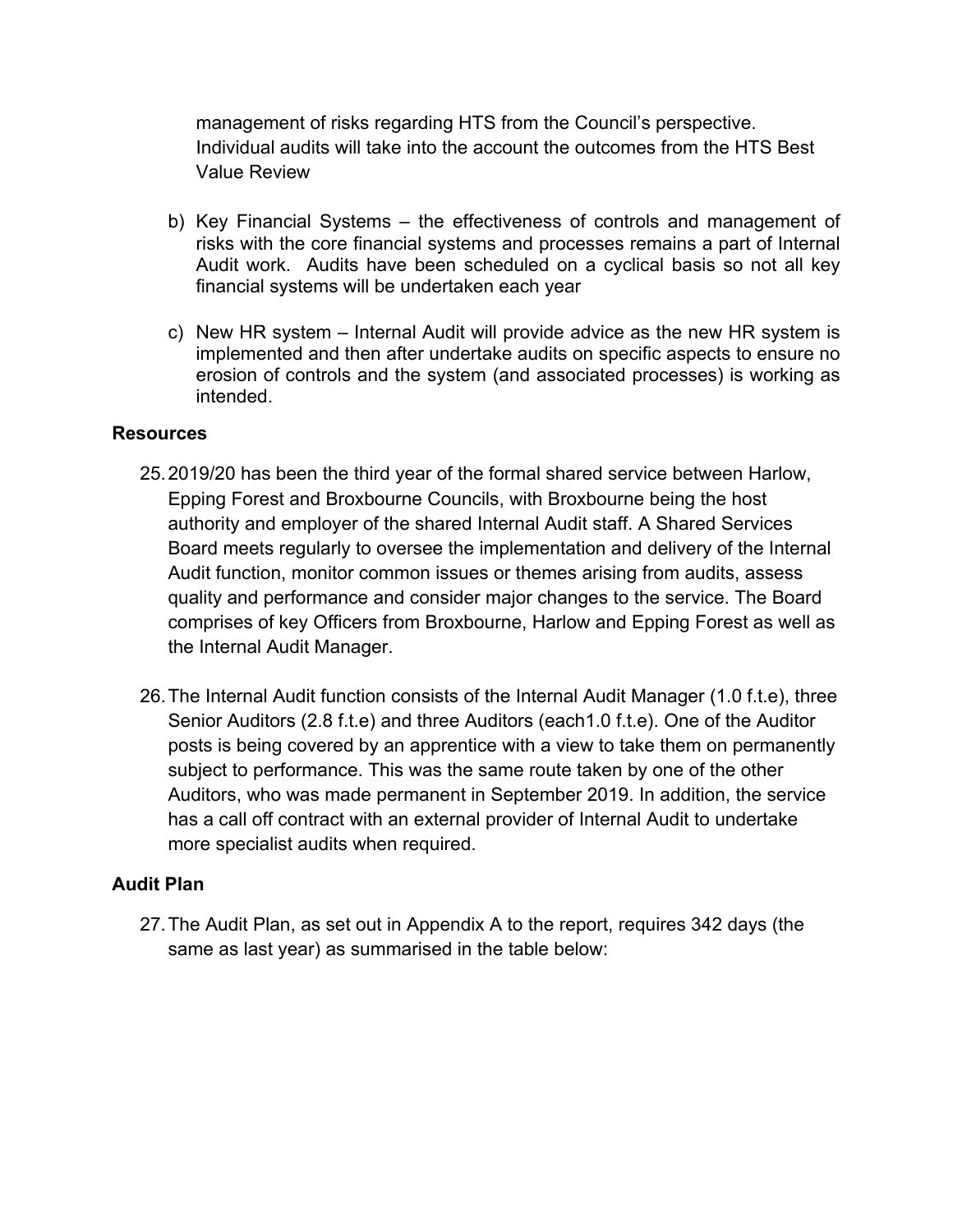# **Table 2 – Summary of Audit Plan**

| <b>Thematic Area</b>                             | <b>Audit days</b><br>2020/21 |
|--------------------------------------------------|------------------------------|
| Assurance framework including governance, fraud, | 40                           |
| value for money and risk management              |                              |
| Information and performance management           | 25                           |
| Projects, Joint Working and Partnerships         | 32                           |
| <b>Financial audits</b>                          | 32                           |
| <b>IT Audits</b>                                 | 23                           |
| Cross cutting/themed audits                      | 42                           |
| <b>Operational Audits</b>                        | 79                           |
| Follow Up work                                   | 25                           |
| Audit Committee Support including training       | 12                           |
| Advice, other engagement with the business and   | 32                           |
| contingency                                      |                              |
| TOTAL                                            | 342                          |

#### **IMPLICATIONS**

#### **Environment and Planning (includes Sustainability)**

None specific.

## Author: **Andrew Bramidge, Head of Environment and Planning**

## **Finance (includes ICT)**

Failure to achieve the audit plan may lead to a lack of assurance that internal controls are effective and risks properly managed.

Author: **Simon Freeman, Head of Finance and Deputy to the Chief Executive**

#### **Housing**

None specific. Author: **Andrew Murray, Head of Housing**

## **Community Wellbeing (includes Equalities and Social Inclusion)**

None specific.

Author: **Jane Greer, Head of Community Wellbeing**